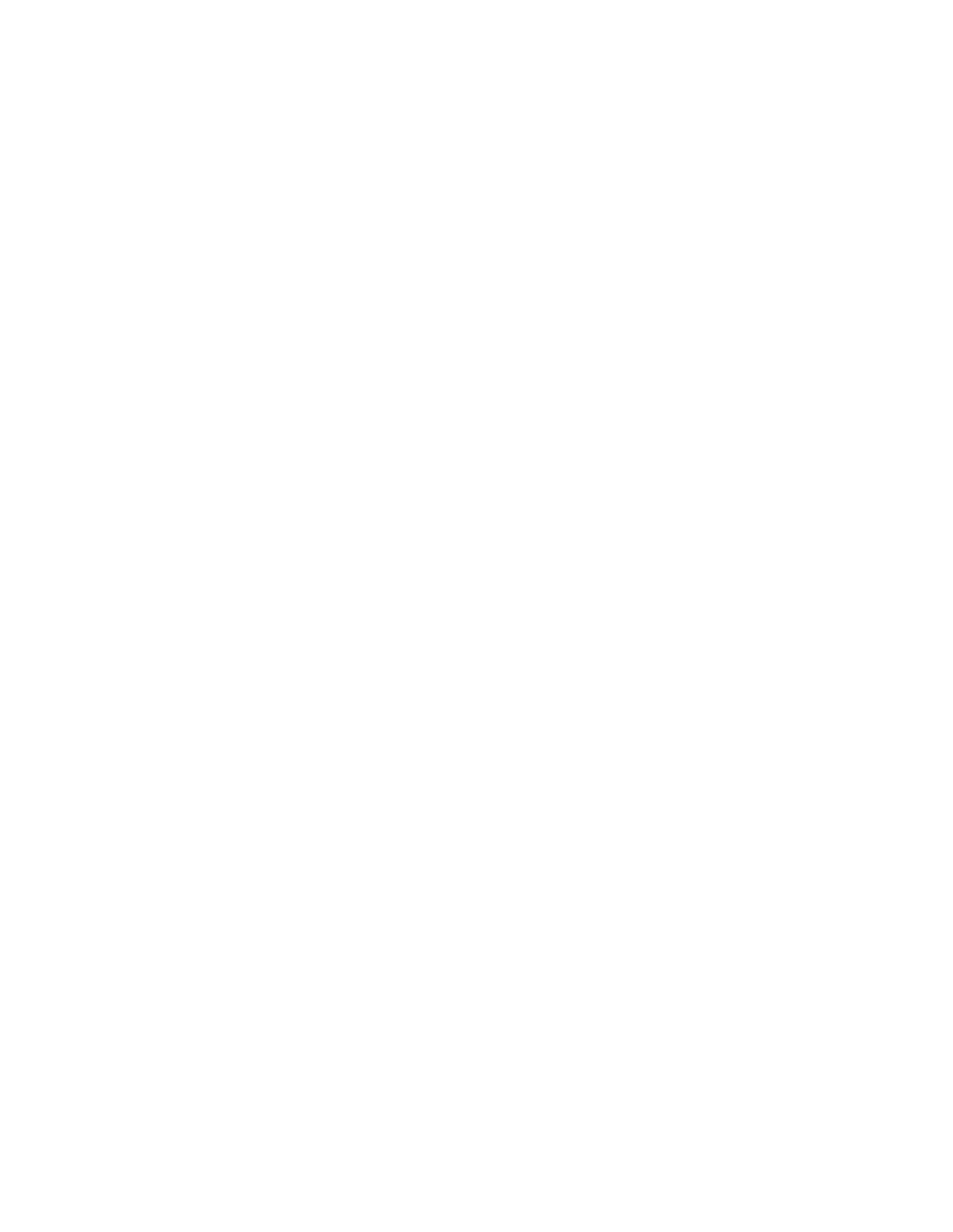# Cross Polarization Modulation (XPoIM) Compensation for Submarine Upgrade Links using DP-8QAM

Milutin Pajovic<sup>(1)</sup>, David S. Millar<sup>(1)</sup>, Kieran Parsons<sup>(1)</sup>, Keisuke Matsuda<sup>(2)</sup>, Hiroshi Miura<sup>(2)</sup>, Keisuke Kojima<sup>(1)</sup>, Toshiaki Koike-Akino<sup>(1)</sup>, Tsuyoshi Yoshida<sup>(2)</sup>

(1) Mitsubishi Electric Research Labs (MERL), 201 Broadway, Cambridge, MA, USA. pajovic@merl.com <sup>(2)</sup> IT R&D Centre, Mitsubishi Electric Corp., 5-1-1 Ofuna, Kamakura, Kanagawa, 247-8501 Japan

Abstract We propose a method of XPolM compensation suitable for submarine upgrade systems, and experimentally validate performance for a  $70 \times 192$  Gb/s DP-8QAM system. The method improves the Q-factor by 0.16dB and outperforms the conventional NPCC by 0.12dB.

## Introduction

Cross-polarization modulation (XPolM) is one of non-linear impairments accompanying the transmission of optical signal through a fiber. The XPoIM causes rotations of the state of polarization around an axis which itself exhibits random walk on a sphere<sup>1</sup>. The XPoIM becomes prominent in systems with DWDM waveforms transmitted over long, dispersion managed (DM) links.

To compensate the XPoIM, the Nonlinear Polarization Cross-talk Canceler (NPCC)<sup>2</sup> first makes hard-decisions on symbols, then obtains instantaneous estimates of the cross-talk coefficients and processes them through the moving average filter in the final stage. The XPoIM compensator based on the generalized maximum likelihood (GML)<sup>3</sup> assumes that the cross-talk coefficients are constant over a certain number of symbol intervals. Building upon the NPCC, an XPolM compensator based on multi-stage phase recovery of the state of polarization is proposed<sup>4</sup>. However, in submarine upgrade systems, we need to ensure the gain over dispersion maps which have been designed to provide significant dispersion per span while maintaining near zero dispersion over the entire link<sup>5</sup>. While these dispersion maps minimized nonlinearity for their original signals, their impact on XPoIM in upgrade systems is significant.

In this paper, we propose a novel XPoIM compensation method, suitable for submarine upgrade systems, which recovers a symbol by jointly considering a certain number of samples following and preceding that symbol, and iteratively updating the maximum likelihood estimates of the cross-talk coefficients. The proposed method has moderate computational complexity and is amenable to parallel implementation in hardware. Our algorithm was experimentally validated with



Fig. 1: Estimation of cross-talk coefficients at discrete time  $n$ using  $2L + 1$  samples in both polarizations.

 $70 \times 192$  Gb/s DP-8QAM transmission over a 1260 km dispersion managed link with significant accumulated CD at the EDFAs, typical of a legacy submarine cable<sup>5</sup>. We demonstrate an improvement in Q-factor of 0.16 dB at the optimal launch power, outperforming the fully optimized NPCC method by 0.12 dB.

#### **XPolM Compensation Algorithm**

We assume that all impairments other than XPoIM are compensated and the samples  $r_{x,n}$ and  $r_{u,n}$  of the resulting signal at signaling time  $n$ corresponding to x- and y-polarization, are given by  $^{2,3}$ 

$$
\left[\begin{array}{c}r_{x,n} \\ r_{y,n}\end{array}\right] = \left[\begin{array}{cc}1 & \alpha_n \\ \beta_n & 1\end{array}\right] \left[\begin{array}{c}s_{x,n} \\ s_{y,n}\end{array}\right] + \left[\begin{array}{c}v_{x,n} \\ v_{y,n}\end{array}\right], (1)
$$

where  $\alpha_n$  and  $\beta_n$  are the cross-talk coefficients,  $s_{x,n}$  and  $s_{y,n}$  are the transmitted symbols at signaling time n, and  $v_{x,n}$  and  $v_{y,n}$  are samples of circularly symmetric zero-mean white Gaussian noise of variance  $\sigma_v^2$ .

The proposed XPoIM compensation method is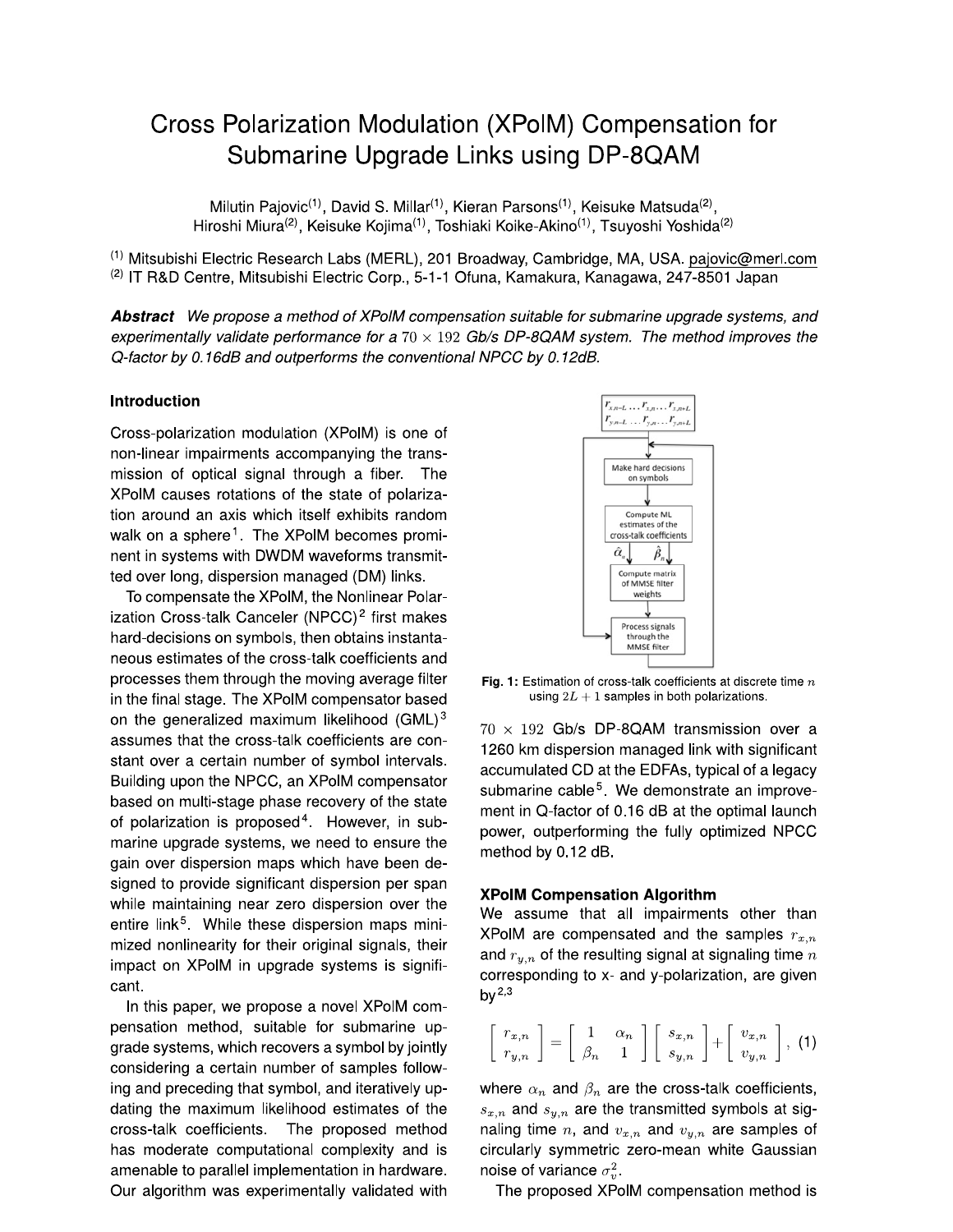iterative and its block diagram is shown in Fig. 1. The estimation of the cross-talk coefficients and transmitted symbols at symbol time  $n$  is carried out by considering  $L$  samples preceding and  $L$ samples following the considered symbol. In first iteration, we make hard decisions corresponding to  $r_{x,k}$  and  $r_{y,k}$ , denoted with  $\hat{s}_{x,k}^{(1)}$  and  $\hat{s}_{y,k}^{(1)}$ , where  $k = n - L, \ldots, n + L.$ 

At an iteration l, we assume the cross-talk coefficients  $\alpha_n$  and  $\beta_n$  are the same across all samples within the considered block, such that their maximum likelihood (ML) estimates are given by

$$
\hat{\alpha}_n^{(l)} = \frac{\sum_{k=n-L}^{n+1} \hat{s}_{k,y}^{(l)*}(r_{k,x} - \hat{s}_{k,x}^{(l)})}{\sum_{k=n-L}^{n+L} \hat{s}_{k,y}^{(l)*}\hat{s}_{k,y}^{(l)}}\tag{2}
$$

$$
\hat{\beta}_n^{(l)} = \frac{\sum_{k=n-L}^{n+1} \hat{s}_{k,x}^{(l)*} (r_{k,y} - \hat{s}_{k,y}^{(l)})}{\sum_{k=n-L}^{n+L} \hat{s}_{k,x}^{(l)*} \hat{s}_{k,x}^{(l)}} \tag{3}
$$

The cross-talk coefficient estimates are then used to process the samples  $r_{k,x}$ ,  $r_{k,y}$ ,  $k = n L, \ldots, n + L$  in order to estimate the transmitted symbols. This could be done by means of zero forcing (ZF) equalization, minimum mean square error (MMSE) equalization, or jointly to obtain the MAP symbol estimates. To keep complexity relatively low, especially with denser modulation formats, we employ the MMSE processor whose output is given by

$$
\begin{bmatrix}\n\hat{s}_{x,k}^{(l)} \\
\hat{s}_{y,k}^{(l)}\n\end{bmatrix} = \left(\mathbf{G}\mathbf{G}^H + \sigma_v^2 \mathbf{I}\right)^{-1} \mathbf{G} \begin{bmatrix}\nr_{x,k} \\
r_{y,k}\n\end{bmatrix},
$$
\n(4)

where  $\mathbf{G} = \begin{bmatrix} 1 & \hat{\alpha}_n^{(l)} \\ \hat{\beta}_n^{(l)} & 1 \end{bmatrix}$ . We note that the matrix inverse in (4) is relatively easy to compute since the matrix is of order two and its inverse can be obtained directly from corresponding formulas.

The soft symbol estimates from (4) are mapped to hard-decisions and feed back to re-estimate the cross-talk coefficients in (2) and (3). The described process is repeated a certain number of iterations I, which yields the estimates  $\hat{\alpha}_n^{(1)}$  and  $\hat{\beta}_n^{(1)}$ ,  $n = 1, \ldots, N$ . The variations in these estimates are smoothen by applying a moving average filter of appropriate length, whose output is the sequence of final cross-talk estimates.

#### **Experimental Setup**

We have conducted transmission experiment by using the setup shown in Fig. 2. The modulation format was DP-8QAM. The symbol rate was 32 Gbaud and the roll-off factor of root-raisedcosine (RRC) filtering was 0.15. The digital-to-



Fig. 3: Autocorrelation function of the estimated cross-talk coefficients

analog converter was operated at 64 GS/s. The WDM signal was generated with a bulk modulation of 70 optical carriers spaced at 50 GHz, and de-correlated them afterward via 4 signal paths having different delays. The transmission distance was 1,260 km, consisting of 19 spans, and EDFA noise figure of 5 dB. The spans were mostly non-zero dispersion shifted fiber (NZ-DSF), with span numbers 4, 10 and 16 being standard single mode fiber (SSMF) for chromatic dispersion (CD) management. The default received optical signalto-noise ratio (OSNR) was 19.9 dB in 0.1 nm resolution at -2.9 dBm/ch launched power. Half of the total accumulated CD was compensated at the transmitter. The received signal was coherently detected after wavelength demultiplexing via bandpass filter (OBPF). Each laser linewidth including local oscillator was  $<$ 500 kHz and the measured wavelength was 1548.5 nm. The signal was quantized with 64 GS/s analogue-to-digital converters (ADCs), and processed offline.

The offline DSP included CD compensation, adaptive equalization with constant modulus algorithm for initial convergence and radius directed equalization afterward, carrier recovery with multi-pilot aided algorithm<sup>6</sup> and pilot-aided cyclic phase-slip recovery. The signal at the CPE output was then processed to compensate the cross-talk impairment using the proposed method with the ML window length 21 (i.e.,  $L = 10$ ) and the number of iterations was limited to 2. The averaging window length in the final stage was optimized to yield the lowest BER.

#### **Results**

The proposed compensation method is compared with the  $NPCC<sup>2</sup>$ . The length of the moving average filter in the NPCC is fully optimized to yield the smallest BER. The performance was evalu-